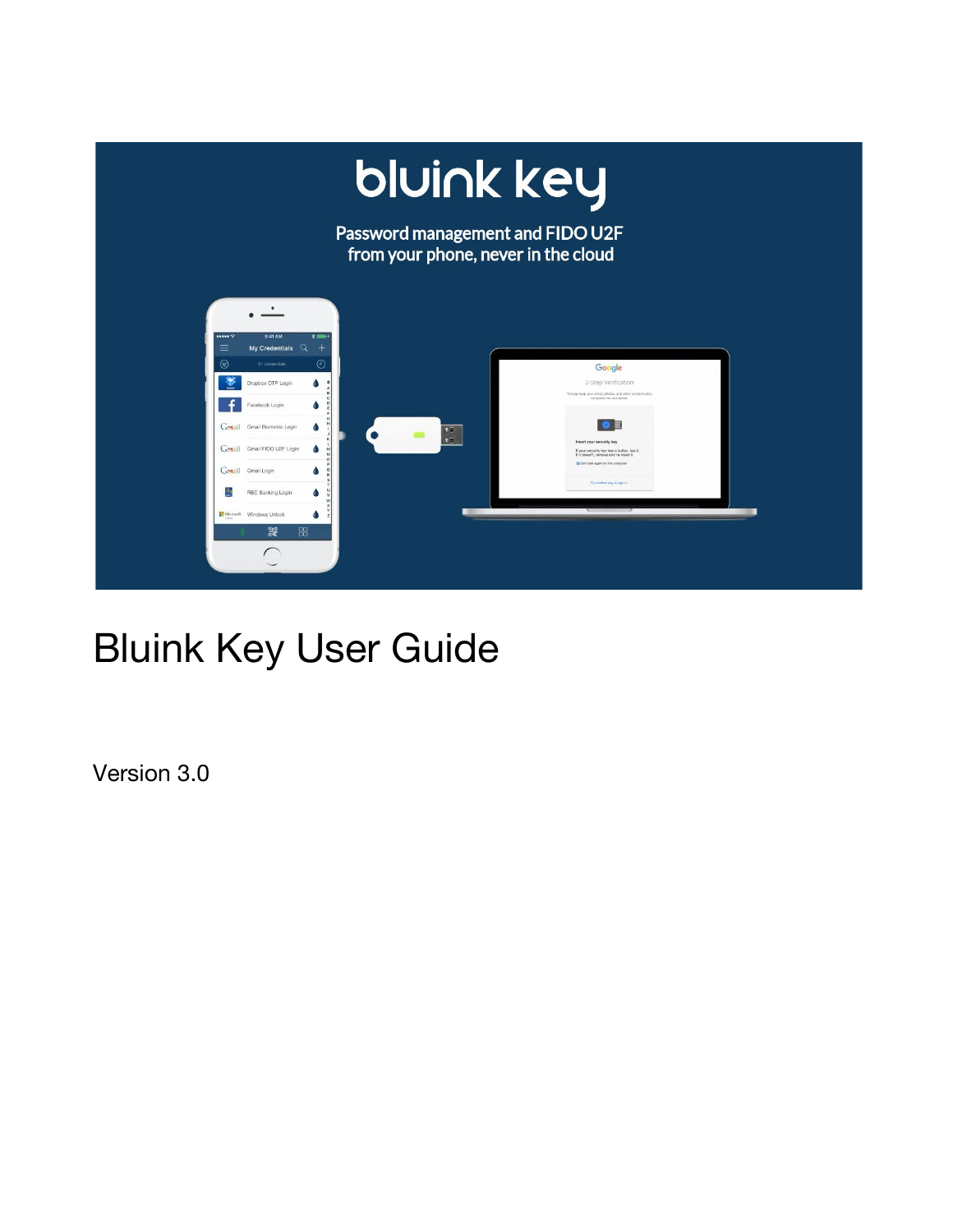# TABLE OF CONTENTS

| <b>INTRODUCTION</b>               | 4                |
|-----------------------------------|------------------|
| <b>BLUINK KEY OVERVIEW</b>        | $\overline{4}$   |
| <b>KEY CONCEPTS</b>               | 5                |
| <b>Bluink Password</b>            | 5                |
| Credentials                       | 5                |
| Automation                        | 5                |
| <b>Bluink Key</b>                 | 5                |
| <b>SET BLUINK PASSWORD</b>        | $6\phantom{1}6$  |
| <b>CREDENTIALS</b>                | 6                |
| <b>CREDENTIAL ITEMS</b>           | $\overline{7}$   |
| Item Actions                      | $\overline{7}$   |
| Generate a Random Password        | $\overline{7}$   |
| Secure Display                    | $\overline{7}$   |
| Require Reauthentication          | 7                |
| <b>Allow Biometric</b>            | $\overline{7}$   |
| One Time Passwords                | $\overline{7}$   |
| <b>BROWSE CREDENTIALS</b>         | 8                |
| Tag & Filter                      | 8                |
| Search                            | 8                |
| <b>AUTOMATION</b>                 | 8                |
| CREATE AN AUTOMATED CREDENTIAL    | 8                |
| <b>EXECUTE CREDENTIAL</b>         | 8                |
| <b>MY BLUINK KEYS</b>             | 9                |
| <b>INITIALIZE BLUINK KEY</b>      | 9                |
| PAIR WITH BLUINK KEY              | $\boldsymbol{9}$ |
| CONNECT TO YOUR BLUINK KEY        | 9                |
| <b>GENERATE ONE TIME PASSWORD</b> | 10               |
| <b>FIDO U2F</b>                   | 11               |
| <b>REGISTRATION</b>               | 11               |
| <b>AUTHENTICATION</b>             | 11               |
| <b>KEYBOARD/TOUCHPAD</b>          | 11               |
| MOUSE CONTROLS                    | 12               |
| PASTE TO COMPUTER                 | 12               |
| <b>SPEECH</b>                     | 12               |
| <b>SETTINGS</b>                   | 13               |
|                                   |                  |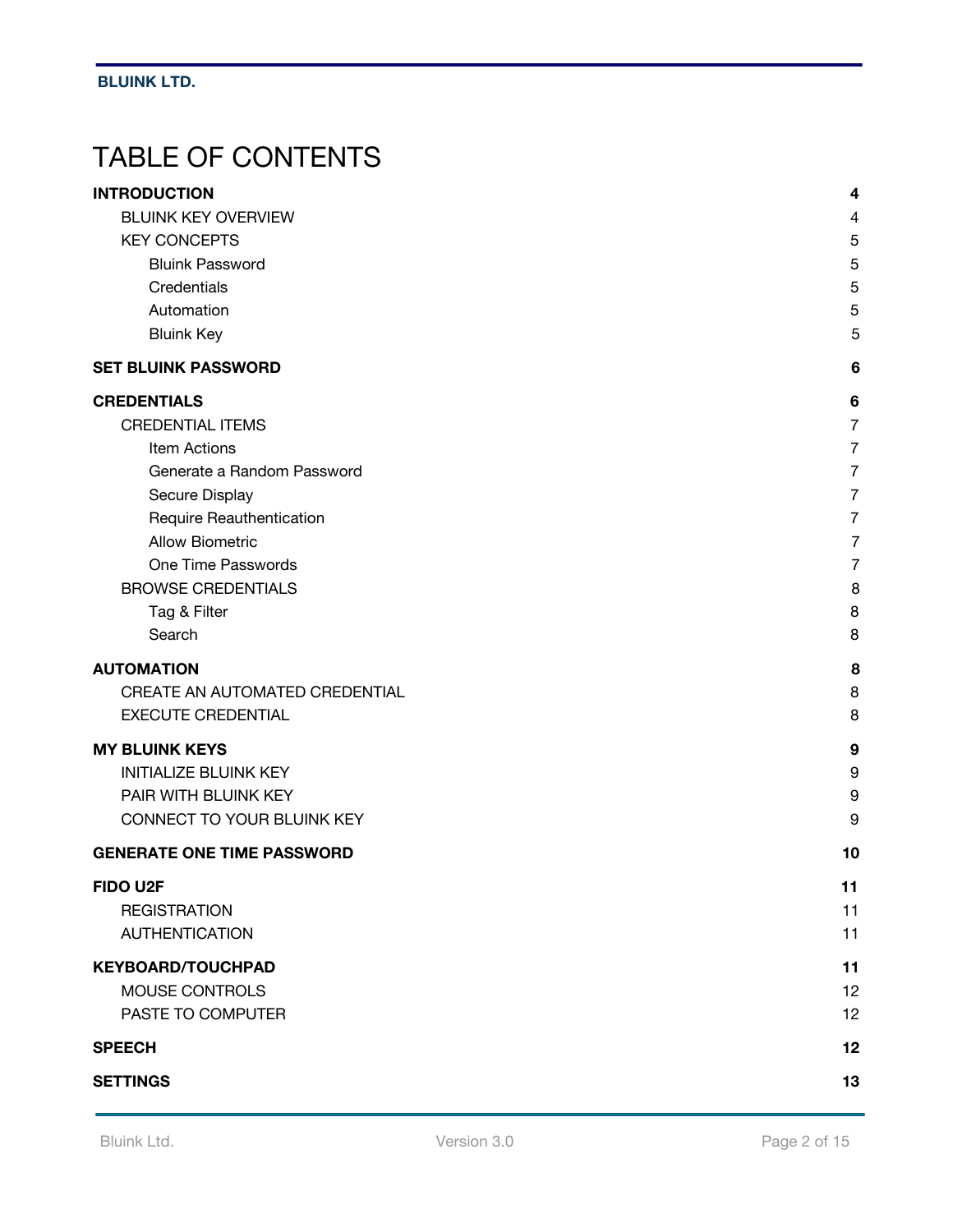| <b>BACKUP</b>                          | 13 |
|----------------------------------------|----|
| <b>CHANGE PASSWORD</b>                 | 13 |
| <b>LOCK BLUINK KEY APP</b>             | 13 |
| <b>KEYBOARD TYPE</b>                   | 13 |
| <b>MOUSE SENSITIVITY</b>               | 13 |
| <b>ENTERPRISE</b>                      | 14 |
| <b>REGISTER</b>                        | 14 |
| <b>ENTERPRISE CREDENTIALS</b>          | 14 |
| Geofences                              | 14 |
| <b>Bind Credentials to Bluink Keys</b> | 14 |
| <b>Credential Item Policies</b>        | 15 |
|                                        |    |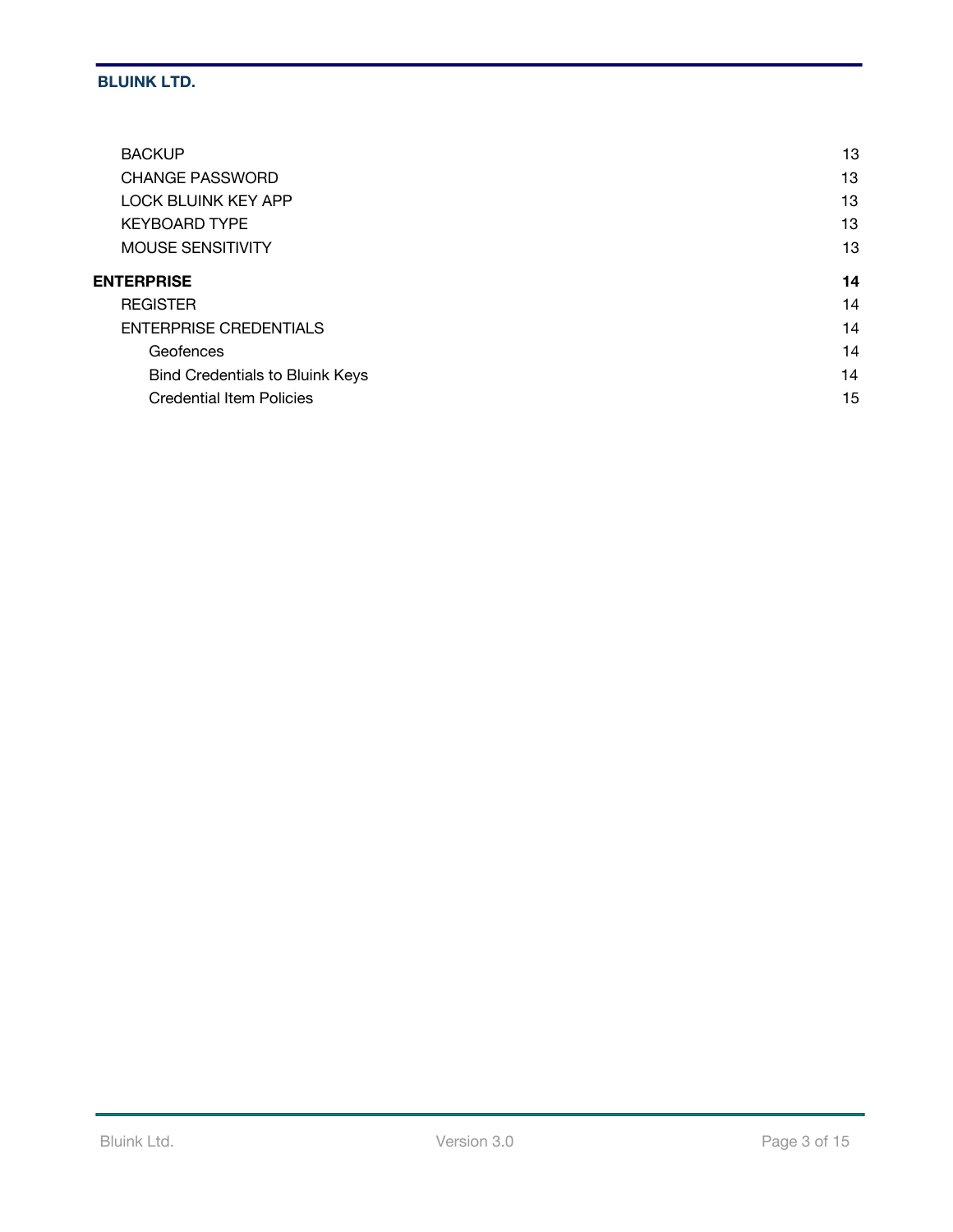# <span id="page-3-1"></span>INTRODUCTION

#### <span id="page-3-0"></span>**BLUINK KEY OVERVIEW**

Bluink Key is a smartphone-based universal authentication solution, with strong authentication and login support for any system. With Bluink Key, users can forget their passwords and use their smartphones to effortlessly log in to anything. The solution supports many types of authentication including static passwords, one time passwords (TOTP or HOTP), and public key authentication via FIDO U2F. Bluink Key is FIDO U2F certified: fidoalliance.org/certification/fido-certified. Bluink Key can provide two-factor and three-factor authentication.

Users only have to remember one password which unlocks their digital login credentials within the Bluink Key app locally on their smartphone. Unlike other password management systems nothing is stored in the cloud. All sensitive information is securely encrypted and carried on the user's smartphone. With a single tap, a scan of a QR code, or a voice command, a user can log in to any system automatically once the app is unlocked.

Bluink Key requires no software installs on any machine. The solution is an app that is installed on the user's smartphone and is available for iOS and Android. Since no software is required, Bluink Key will work with any existing system, whether it is a computer login (Mac, Windows, Linux), a website, remote computer, or even a full-disk encryption system unlock at pre-boot.

Using a Bluink Key USB device, the smartphone makes a direct, wireless connection via Bluetooth with the computer and information is sent over an encrypted, mutually authenticated channel. The key also allows users to control their computer with their smartphone with the keyboard and touchpad function. While not necessary, the Bluink Key provides an enhanced user experience through the automation of logins to any system and is also necessary for FIDO U2F public key authentication.



**App User Interface and Bluink Ke[y](https://youtu.be/EJN9L5PmZbk)**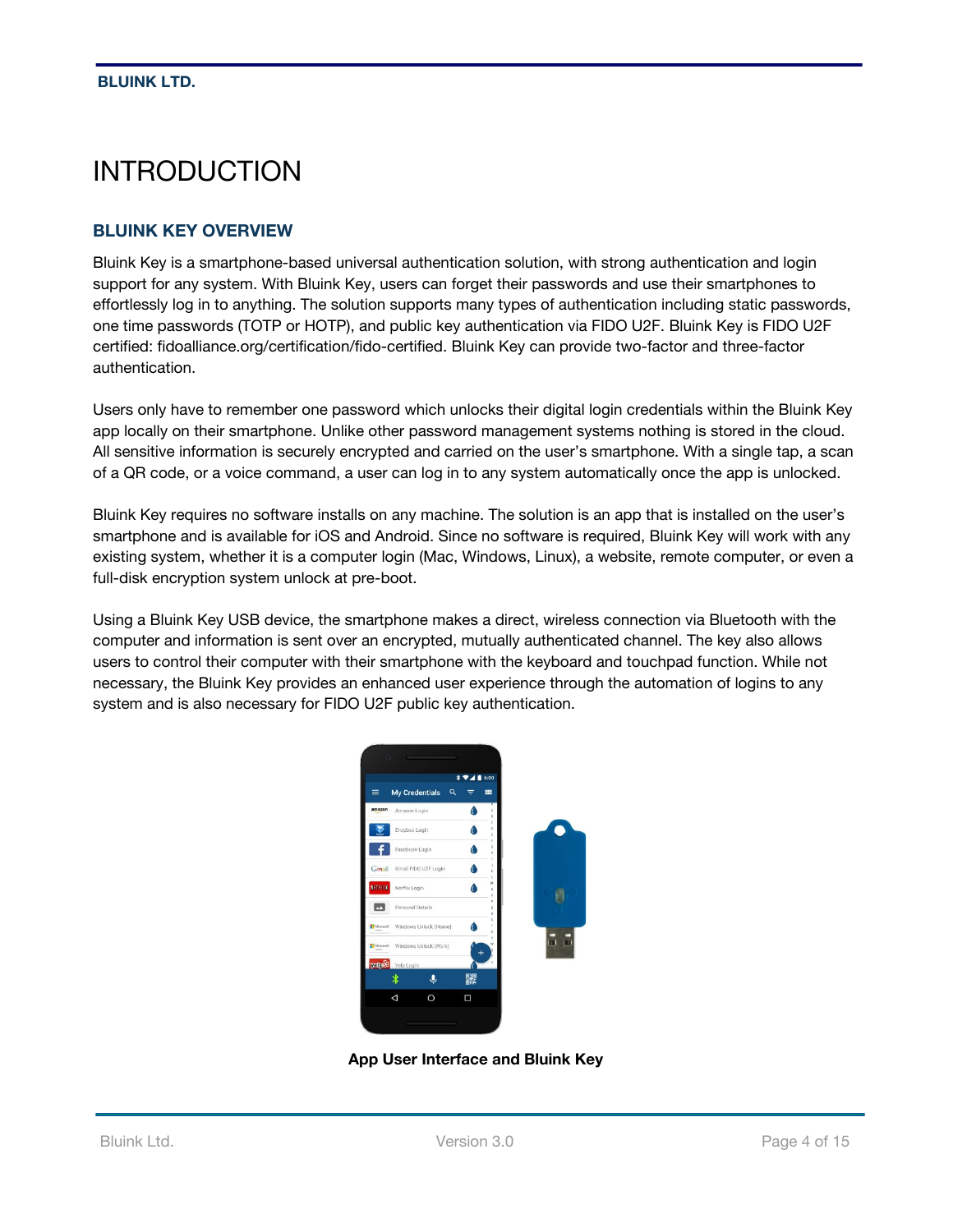#### <span id="page-4-0"></span>**KEY [CONCEPTS](https://youtu.be/EJN9L5PmZbk)**

#### <span id="page-4-3"></span>**Bluink Password**

In order to use the app, you need to set a Bluink password. Your Bluink password is used to protect your sensitive information in the app and in backups so make sure it is strong. You can change your Bluink password in the Settings view.

IMPORTANT: Do not forget your Bluink password or you will not be able to access your protected information.

#### <span id="page-4-1"></span>**Credentials**

The term 'credentials' describes the information you manage with Bluink Key including usernames and passwords. Use the Credentials screen to view and edit existing credentials, or add a new ones using the plus icon. Select a predefined credential template from a category to help you get started, or define your own custom credential by choosing an Empty Set.

Within the credentials are credential items. These are the elements that actually hold your information such as account IDs, passwords, and credit card numbers. You access credential items by tapping on the credential.

#### <span id="page-4-4"></span>**Automation**

Credentials can be created using templates that automate the use of your credential items. Choose from the latest templates available from the Bluink Key web service when you create a credential to use this feature. Empty Credentials can also be automated so long as they include an account ID, password, and URL.

#### <span id="page-4-2"></span>**Bluink Key**

If you have a Bluink Key, you should take ownership of it in Bluink Keys. Doing so will allow your smartphone to securely connect to your Bluink Key and prevent unauthorized phones from connecting.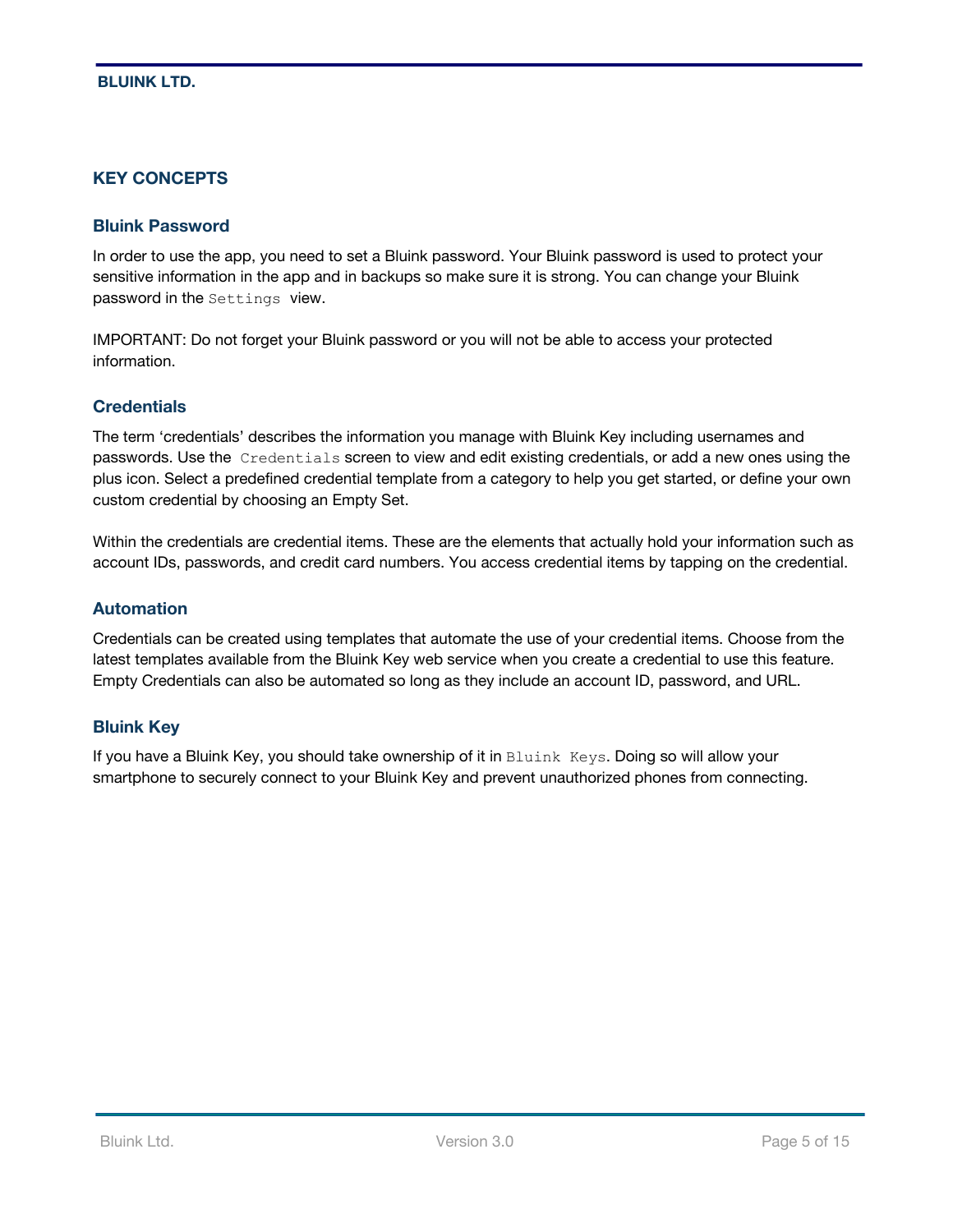# <span id="page-5-1"></span>SET BLUINK PASSWORD

Create a strong app password. As you type, the strength indicator will indicate the strength of your password; we recommend a password that fills the strength metre. **It is important that you remember this one password as it is not recoverable.** You can change your password in Settings at any time.

| SApp Sto ●●●●● → 9:41 AM                                                   | * 100%                                                 | <b>4</b> App Sto ●●●●●● 令 9:41 AM                                                        |                 | ☆ 100%        |
|----------------------------------------------------------------------------|--------------------------------------------------------|------------------------------------------------------------------------------------------|-----------------|---------------|
| $\leq$ Back                                                                | <b>Create Password</b>                                 |                                                                                          | <b>Settings</b> |               |
|                                                                            | Create a strong app password. It is                    |                                                                                          |                 |               |
| important that you remember your<br>app password as it is not recoverable. |                                                        | Application                                                                              |                 | $\mathcal{P}$ |
| Password                                                                   |                                                        | Input                                                                                    |                 |               |
| Confirm password                                                           |                                                        |                                                                                          |                 |               |
|                                                                            |                                                        | Password Report                                                                          |                 | ).            |
| Reveal                                                                     |                                                        | Ranks your password strength and finds which<br>passwords are being used more than once. |                 |               |
|                                                                            | <b>Create Password</b>                                 |                                                                                          |                 |               |
|                                                                            |                                                        | Change Password                                                                          |                 | $\geq$        |
| Password<br>Strength<br>Metre                                              |                                                        | Backup                                                                                   | No backup yet > |               |
|                                                                            | <b>Change Password</b><br>accessible from<br>Settings. |                                                                                          |                 |               |
|                                                                            |                                                        | ∦                                                                                        |                 |               |

# <span id="page-5-0"></span>**CREDENTIALS**

This view allows you to create a new credential or modify an existing one. You create a new credential simply by tapping the plus icon. Select a category, then you can choose from a list of predefined credential templates which will have credential items already defined (with no values). You can always add and delete credential items in a credential template. Alternatively, you can create a custom credential by selecting Empty Set, which will create an empty credential that you can then add items to.

You can optionally choose an image to use as a visual cue for the credential, or change the existing one. You can also set tags to organize your credentials. When modifying an existing credential, you can change its name, tags, and optional image, but not the template.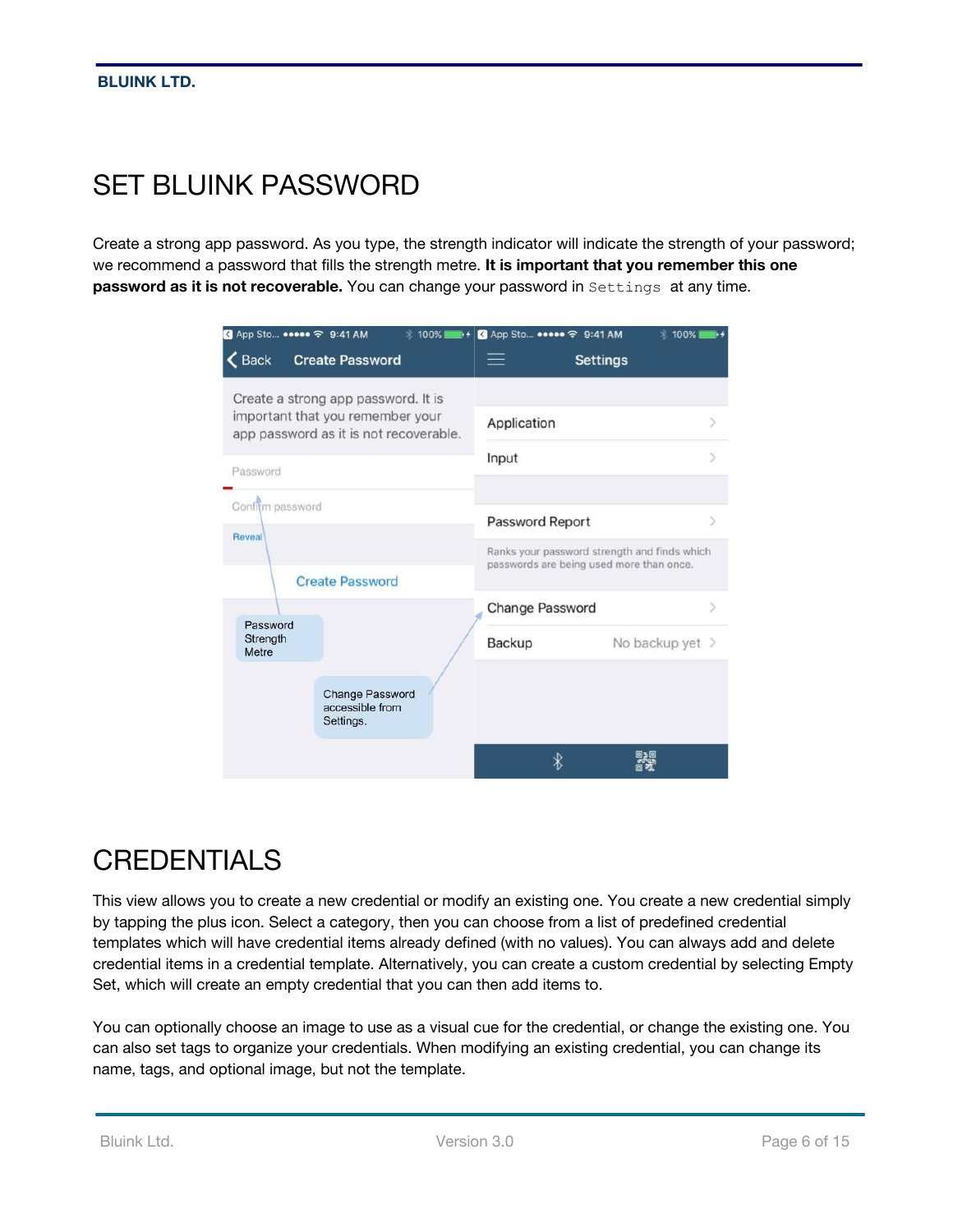You can delete a credential by pressing Delete Credential at the bottom of the credential view. If you delete a credential, all of the items belonging to it will also be deleted.

#### <span id="page-6-3"></span>**CREDENTIAL ITEMS**

The Credential Details view allows you to create and modify credential items. Items have titles and values. The title is a meaningful name to help you identify what the item is while the value is what will be used when the item is activated. For example, an item title could be "Account ID" and its value might be an email address. You can create your own title or use the one set for the item type.

#### <span id="page-6-2"></span>**Item Actions**

When you are connected to a Bluink Key, tapping on a credential item's inkdrop icon automatically sends it to the computer. If you are not connected, tapping will allow you to edit the item. You can copy the value into the smartphone paste buffer by using the copy icon in the more menu. This will allow you to paste it into other apps on your phone.

#### <span id="page-6-5"></span>**Generate Random Password**

Use the Generate Random Password button from the edit item view to create a random value for a password. A password strength meter will be displayed to show you how strong the value is. Use the gear icon beside the Generate Random Password button at the bottom of this view to customize the parameters of the generated password (e.g., uppercase/lowercase characters, contains digits, length).

#### <span id="page-6-0"></span>**Secure Display**

If you set this attribute, located under Security Options, then the credential item will not display itself on your smartphone unless you swipe left on the item and tap on the eye icon.

#### <span id="page-6-4"></span>**Require Reauthentication**

Turning on reauthentication provides extra protection to see or use this credential item. For example, a very sensitive item, such as your online banking password, can be set so that it cannot be used unless you re-enter your Bluink password or use a biometric (if your phone allows).

#### <span id="page-6-1"></span>**Allow Biometric**

On smartphones that offer biometric authentication, this switch determines whether or not you can use the biometric for reauthentication instead of your Bluink password.

#### <span id="page-6-6"></span>**One Time Passwords**

An item with the type One Time Password is a special kind of credential item. This is a secret value used by a Bluink Key code generator for two-factor (sometimes called two-step) authentication. You can create code generator items for web sites that support them by choosing this type for your item. You would then follow the registration instructions for the web site. If the site allows registration of the OTP seed via QR code, you can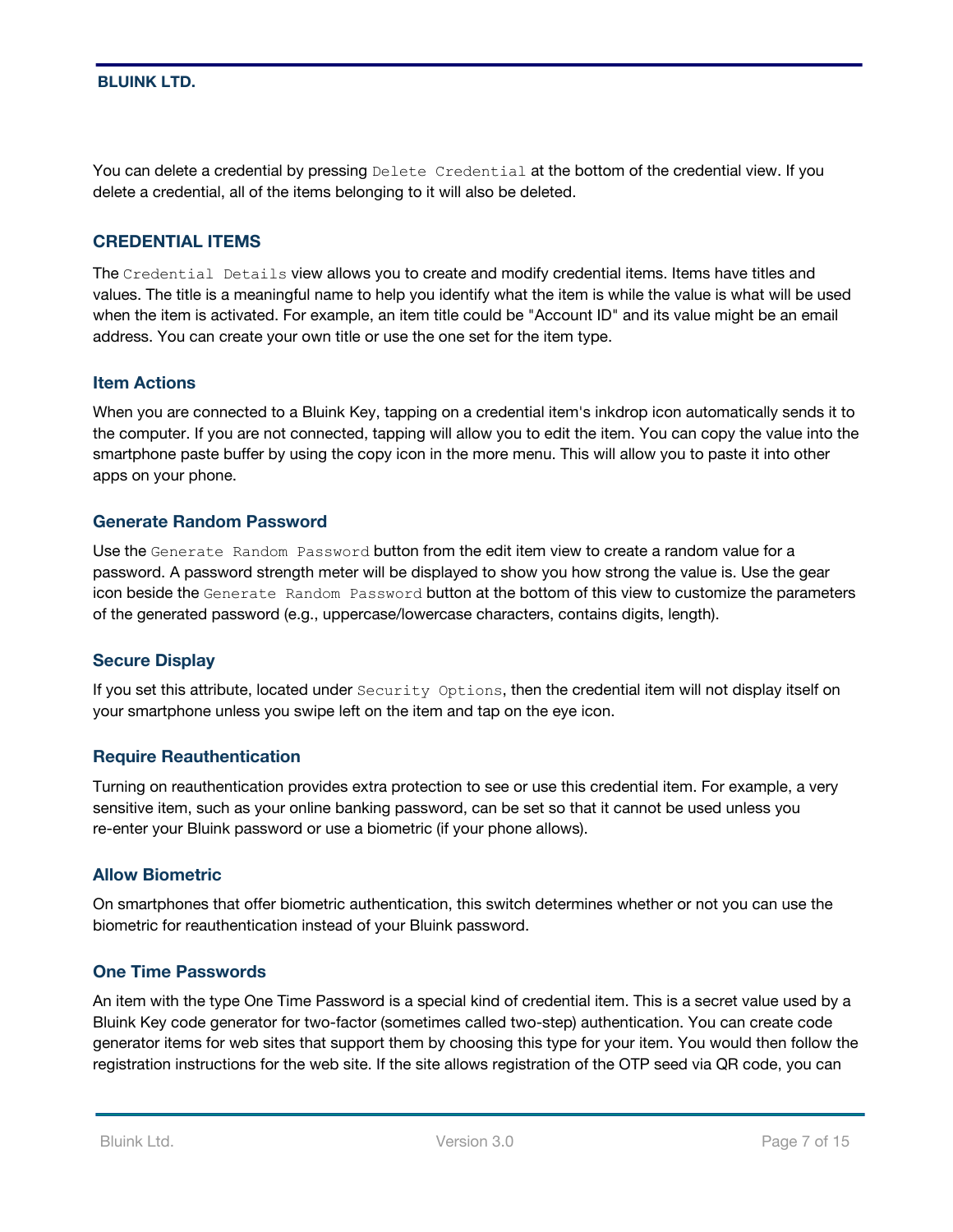use the Scan OTP button that appears for this item. Alternatively you can type in the secret key value that the web site displays during registration. Tapping on a One Time Password credential item actually generates a code before sending it to the computer or into the paste buffer.

#### <span id="page-7-2"></span>**BROWSE CREDENTIALS**

Use the top right buttons on Credentials view to display the credentials in grid view or list view. By default, all credentials are shown.

#### <span id="page-7-5"></span>**Tag & Filter**

You can assign tags to credentials to organize them. A tag is automatically assigned based on the category chosen when creating the credential, and can be added/removed in the Credential Details view. Credentials can have more than one tag.

The Filter button allows you to select tags you would like to display. Selecting multiple tags limits the view to credentials that have all of the selected tags. The Filter button will display the number of credentials that meet this criteria.

#### <span id="page-7-4"></span>**Search**

You can also limit the credentials displayed by using the search bar. This searches credential and item titles, but not item values. This can be combined with  $Filter$  to narrow down the selection.

# <span id="page-7-3"></span>AUTOMATION

Credentials can be automated to use the credential items for form filling. For example, a login form might have a username field, a password field, and a submit button. An automated credential for this form can find the correct credential items for the username and password, enter them into the fields, and press the submit button.

#### <span id="page-7-1"></span>**CREATE AN AUTOMATED CREDENTIAL**

When you create a new credential, you can choose a Bluink Key template. Select an automated template from the list to create your credential. Credential templates are maintained by the Bluink Key team, and new ones are always being added. If you don't see one for your site, you can try the Web Login template. This will work for most logins.

#### <span id="page-7-0"></span>**EXECUTE CREDENTIAL**

Automation is triggered either by tapping on an inkdrop icon in Credentials view, or by scanning a Bluink Key QR code. Before executing a credential, ensure that you have the focus on the form starting field. Bluink Key QR codes can appear in browser extensions on supported web pages or as account pictures for PC and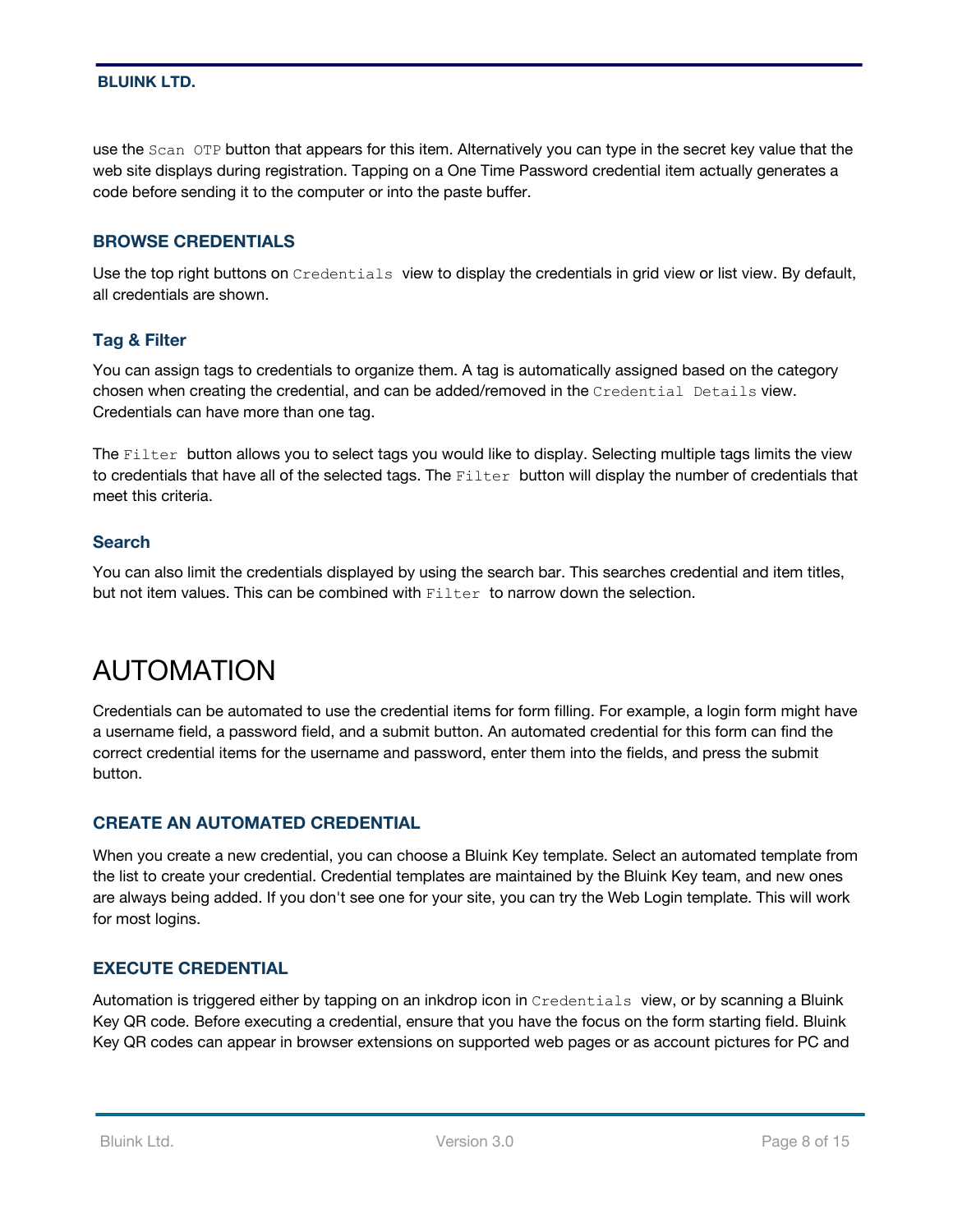Mac logins. A recognized Bluink Key QR code will automatically find the correct credential to use. You can activate a scan by tapping the QR code icon in the app.

### <span id="page-8-1"></span>MY BLUINK KEYS

You can take ownership of a Bluink Key or pair with one that is owned by another smartphone. In order to see what Bluink Keys are available to be managed, you must connect using the connection icon. If more than one Bluink Key is found, a list will be presented for you to select one. You can always disconnect and reconnect to refresh the list.

#### <span id="page-8-3"></span>**INITIALIZE BLUINK KEY**

This allows you to set a friendly name for a new Bluink Key that is in factory state. The name helps you identify it when multiple Bluink Keys are detected within range of your smartphone so you should think of something that is easily recognizable and distinguishable. It also automatically generates a unique identifier and programs it into the key.

This operation also creates a unique pairing key that allows your smartphone to take ownership of the key. This key is used by the smartphone and key to mutually authenticate each other as well as to set up a secure, encrypted communication channel over Bluetooth.

#### <span id="page-8-0"></span>**PAIR WITH BLUINK KEY**

If a key is already owned by another smartphone, this operation allows your smartphone to also use it. You must obtain the pairing key from the key owner in order to pair successfully. The pairing key is listed under Bluink Key Details, accessed by pressing the gear icon next to a listed key.

#### <span id="page-8-2"></span>**CONNECT TO YOUR BLUINK KEY**

No software is required to connect to your Bluink Key. All you need to do is plug the key into the computer. You can see the connection state with the Bluink Key from the state of the connection icon which appears on several views:

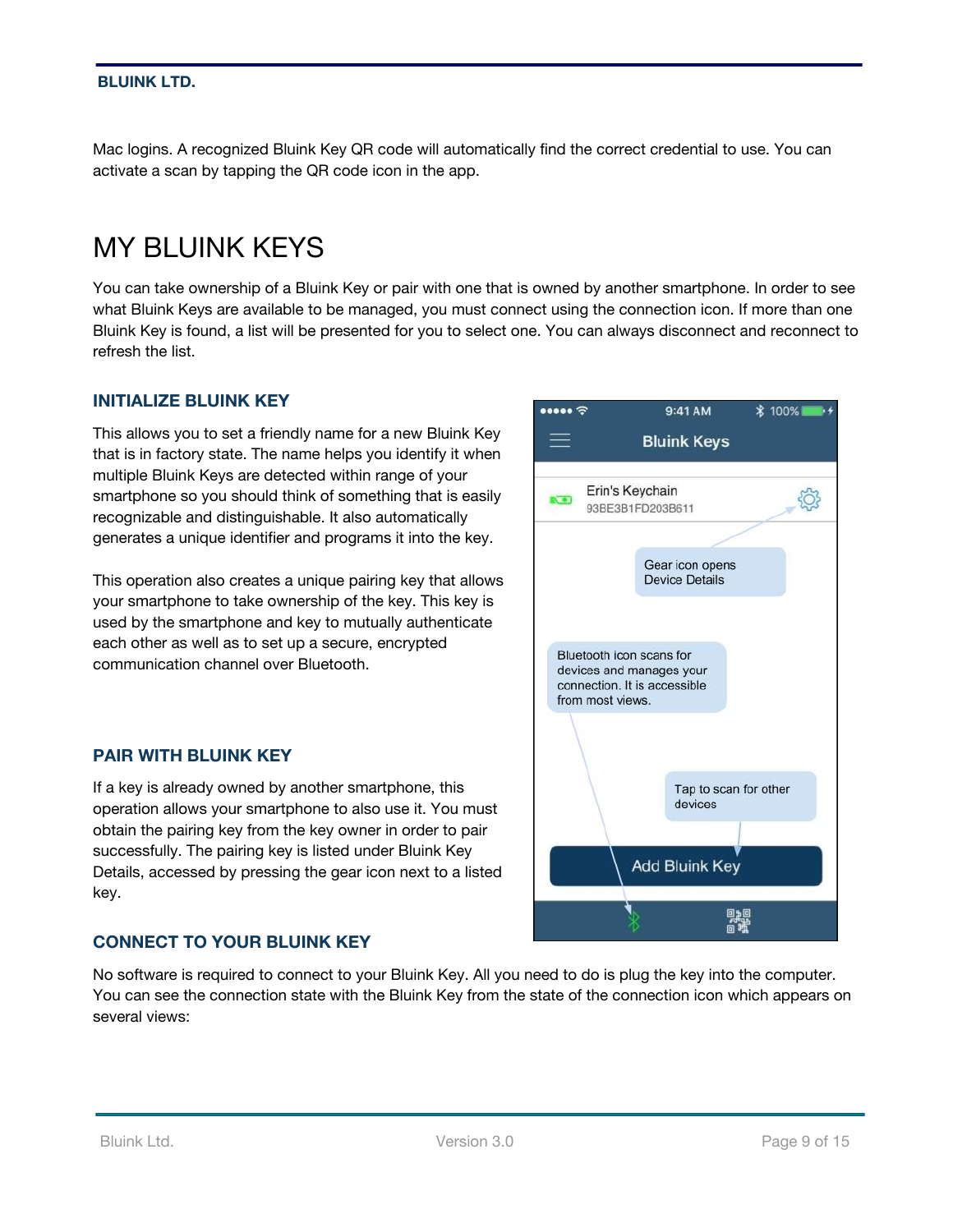

connected

not allowed

connection connection

Awaiting reconnect

- Not connected No key is connected with the smartphone
- Connection not allowed A key was detected but a connection is not allowed. This occurs when the key has a pairing code installed but it is not paired with your smartphone
- Open connection Key is in a factory state (no pairing code) and may be initialized by a Bluink Key app to take ownership
- Secure connection A key is connected to your smartphone. A mutually authenticated secure communication channel has also been established. All your messages to the key are encrypted.
- Awaiting reconnect A secure session has been disconnected and may be re-established if the phone and key are within range.

You can connect with the Bluink Key by tapping on the connection icon. In some cases you may not want to connect; for example, when you want to send credential items to the local phone paste buffer instead of the computer. You can disconnect by toggling the connection icon when you already have a connection. Alternatively you can disconnect simply by removing the Bluink Key from the computer.

### <span id="page-9-0"></span>GENERATE ONE TIME PASSWORD

One time passwords (OTP) are a form of authentication supported by many web sites for enhanced security. Instead of using a static password, which can be stolen and reused by a hacker, an OTP changes after each use or after a short time period (such as every minute).

To use OTPs you need to have a code generator that is synchronized with the authentication server of the web site. The registration process of Bluink Key as a code generator for Dropbox two-step verification will be shown but you can use Bluink Key as a code generator with as many sites as you would like provided you go through the registration process for each one.

- Make sure the site knows you want to use a mobile app code generator
- Add a new credential item
- Choose One Time Password as the item type
- Scan a QR code to get the secret key if the site offers one, or type in the secret key manually
- Sometimes a site may ask you to generate a code to ensure that it works
- If the site offers a secure backup code, you can create another credential item for this.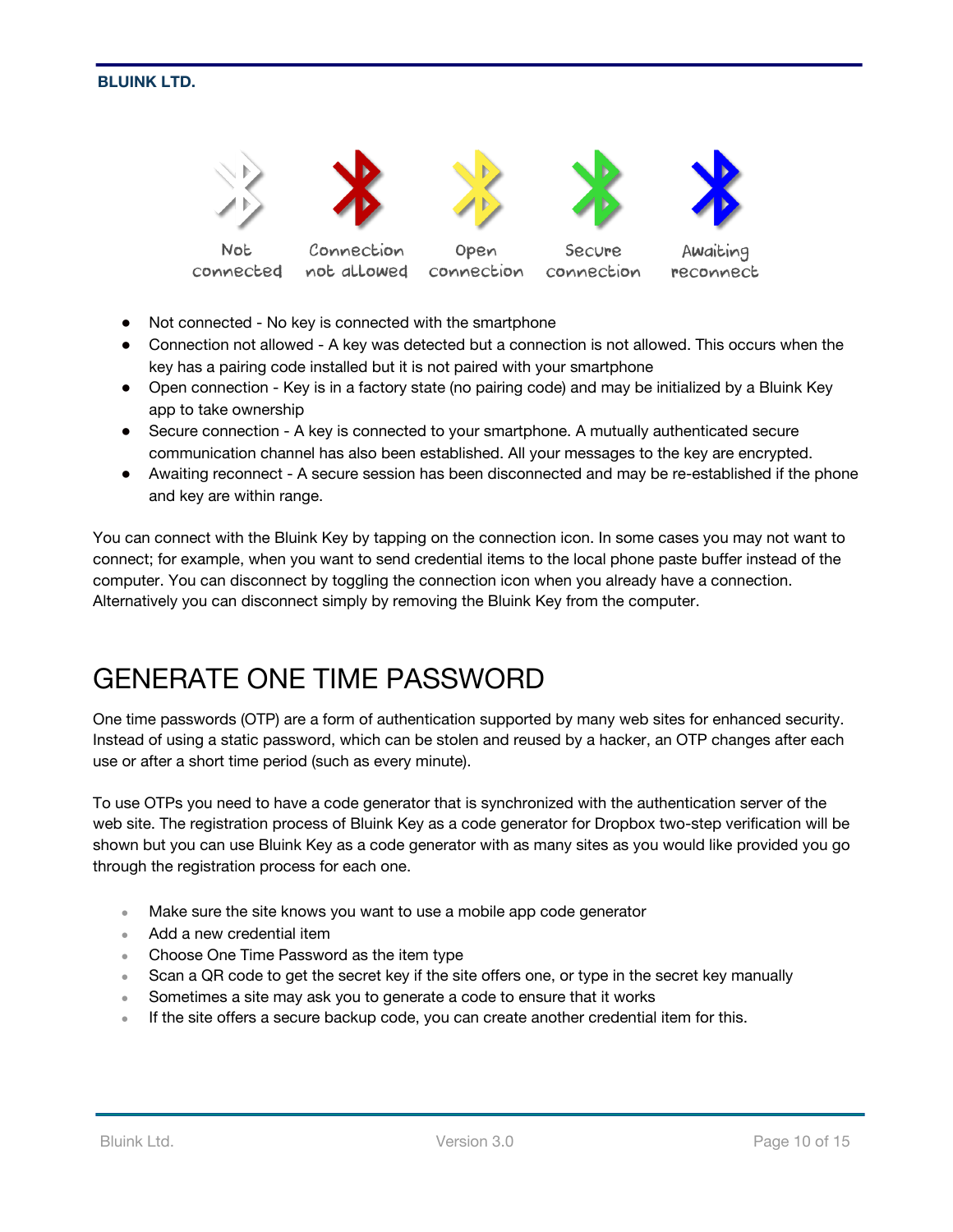Once you have registered your Bluink Key code generator for a site, you can now use it for stronger authentication whenever the site requires it. All you need to do is tap on the OTP item for that site. Unlike other mobile app code generators, the code generated by Bluink Key will automatically be sent to the computer if you have a connection. You can also use OTP codes in automated credentials. Using an OTP code usually goes like this:

- The site prompts for a generated code
- Make sure the code field has the focus (click with the mouse)
- Find the OTP for the site and tap the inkdrop icon

Alternatively, if you have a Bluink Key browser extension and automation set up for the site, you can scan a QR code that the extension pops up.

# <span id="page-10-3"></span>FIDO U2F

Bluink Key is fully compliant with the FIDO Alliance Universal Second Factor (U2F) authentication standard. This means that you can use your smartphone to perform public key authentication at participating web sites, which eliminates passwords altogether and is much more secure.

You must have the Bluink Key app in the foreground and be connected to your Bluink Key in order to register and authenticate at participating sites. All interaction with Bluink Key is done through a FIDO U2F enabled browser (such as Chrome).

#### <span id="page-10-2"></span>**REGISTRATION**

Using the FIDO U2F enabled browser, visit any site that supports FIDO authentication and follow their FIDO U2F registration instructions. When the registration process requires the U2F key, you will see a registration dialog appear in Bluink Key. Upon confirmation, Bluink Key will create a FIDO authentication key in the FIDO U2F Authenticator credential. You can then authenticate with this site using your Bluink Key.

#### <span id="page-10-1"></span>**AUTHENTICATION**

When you authenticate at a FIDO enabled web site that you have registered with, you will see an authentication dialog appear in Bluink Key. Upon confirmation, Bluink Key will perform a private key operation for that specific site to complete the authentication request.

# <span id="page-10-0"></span>KEYBOARD/TOUCHPAD

This view allows you to control your computer remotely via the Bluink Key by emulating a keyboard and a mouse. You can type on the computer using the built-in soft keyboard of your smartphone. A special keyboard is also available to let you access modifier keys (such as Ctrl and Alt) as well as other useful keys for navigation (such as page up, page down and arrows).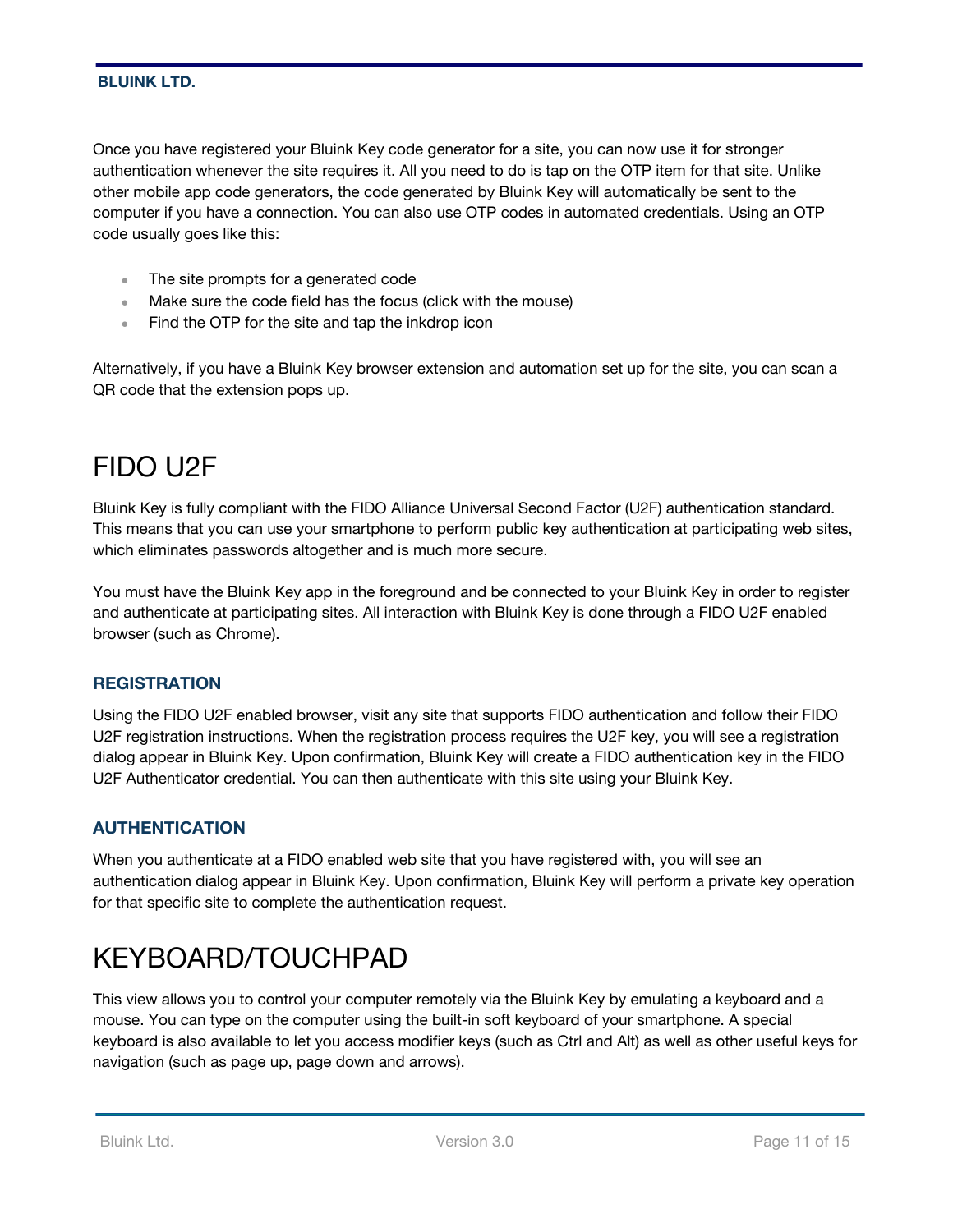#### <span id="page-11-1"></span>**MOUSE CONTROLS**

You can move and interact with your computer mouse cursor using the smartphone touchpad as follows:

- Move mouse cursor: single-finger drag on touchpad
- Left button click: single-finger tap
- Right button click: two-finger tap
- Left button drag: single-finger hold (pause for 0.5 seconds) and then drag on touchpad
- Exit drag mode: single-finger tap
- Scroll wheel: two-finger drag up or down

#### <span id="page-11-0"></span>**PASTE TO COMPUTER**

This option lets you send copied text from your smartphone to the computer. Any text that you have copied into the phone paste buffer (clipboard) will be sent provided you have connected via a Bluink Key.

### <span id="page-11-2"></span>**SPFFCH**

Bluink Key supports speech on Android. Here are the basic commands:

GOTO: Go to a specific URL based on a template search result. For this command to work properly you must have focus within a browser on the computer. Example: "Go to Dropbox"

LOGIN: Execute a login by name. Example: "Log in to Windows"

WHAT IS: Find credential items by searching through credentials. Example: You may use a Gmail address such as "john.smith@gmail.com" as a username in a Dropbox login. In this case "What is Dropbox identity,""What is Dropbox username," and "What is Gmail email address" will all find "john.smith@gmail.com."

USE: Identical to WHAT IS except that once a credential item is found, take the extra step of sending it to the computer or the local pasteboard (if a Bluink Key is not connected). Example: "Use my Facebook password."

DICTATE: Send arbitrary speech to the computer or pasteboard. Everything following the DICTATE command in the spoken phrase will be sent. Example: "Dictate 'it was a dark and stormy night'" sends "it was a dark and stormy night" to the computer.

NEXT, BACK, and GO: Navigate through forms using speech only. NEXT sends a Tab key and moves to next field. BACK sends a Shift Tab key and moves to previous field. GO sends a Return key and executes a button press.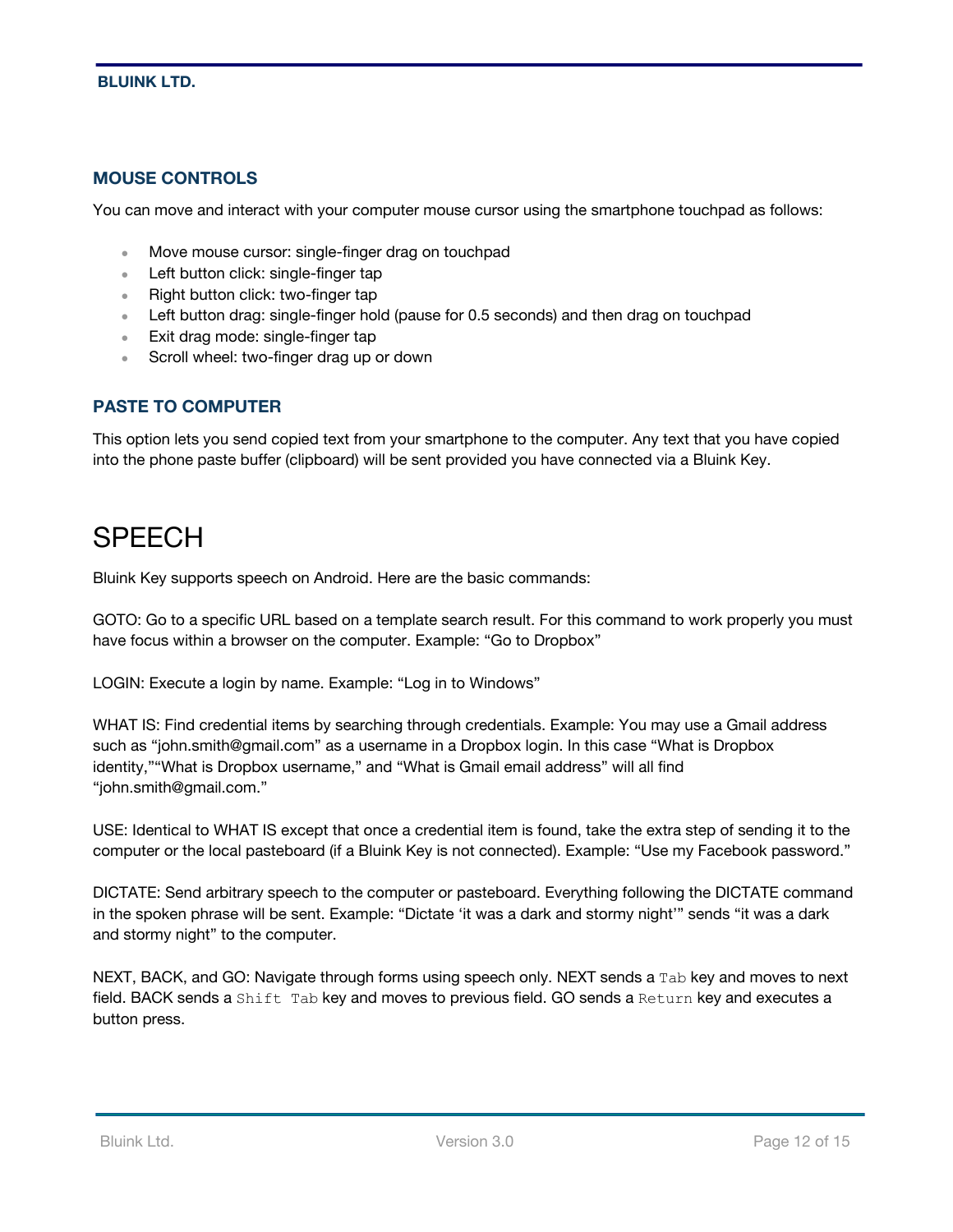### <span id="page-12-0"></span>**SETTINGS**

#### <span id="page-12-5"></span>**BACKUP**

It is important to create a backup of your Bluink Key items every now and then, especially when you have created or changed some credential items. Bluink Key will show you which credentials and items require a backup. If you lose your smartphone you can recover your items by importing the backup into another key. You may also use backups to synchronize Bluink Key items between multiple keys. During an import any new items will be added and the newest version of an existing item will be preserved.

Backups are created as an email attachment or file and are protected with your Bluink password. When importing a backup you will need to use the Bluink password that was set during the backup creation.

#### <span id="page-12-2"></span>**CHANGE PASSWORD**

This allows you to change your Bluink app password. Your Bluink password protects your sensitive information, both within the Bluink Key app and in backups, so you should make this password strong. Try to make the password strength meter go full when you are creating your Bluink password.

#### <span id="page-12-1"></span>**LOCK BLUINK KEY APP**

You can automatically lock the Bluink Key app after a period of inactivity. Choose from 5 min, 10 min, 30 min, or Never.

#### <span id="page-12-4"></span>**KEYBOARD TYPE**

Bluink Key can emulate a number of different keyboards. This is important if you are on a system that is expecting input from a keyboard layout for a specific language or country since the same keys can map to different characters. For example, a shift-2 will produce an "@" symbol on a United States keyboard and a '"' (double quote) on a British keyboard. If your Bluink Key keyboard type does not match what the computer is expecting, then credentials sent to the system may come out incorrectly. If your desired language is missing, please make a request at bluink.ca/support.

#### <span id="page-12-3"></span>**MOUSE SENSITIVITY**

When you use the Keyboard/Touchpad view to control your computer from the Bluink Key app, this option lets you adjust the responsiveness of the mouse pointer based on your finger movements on the smartphone display.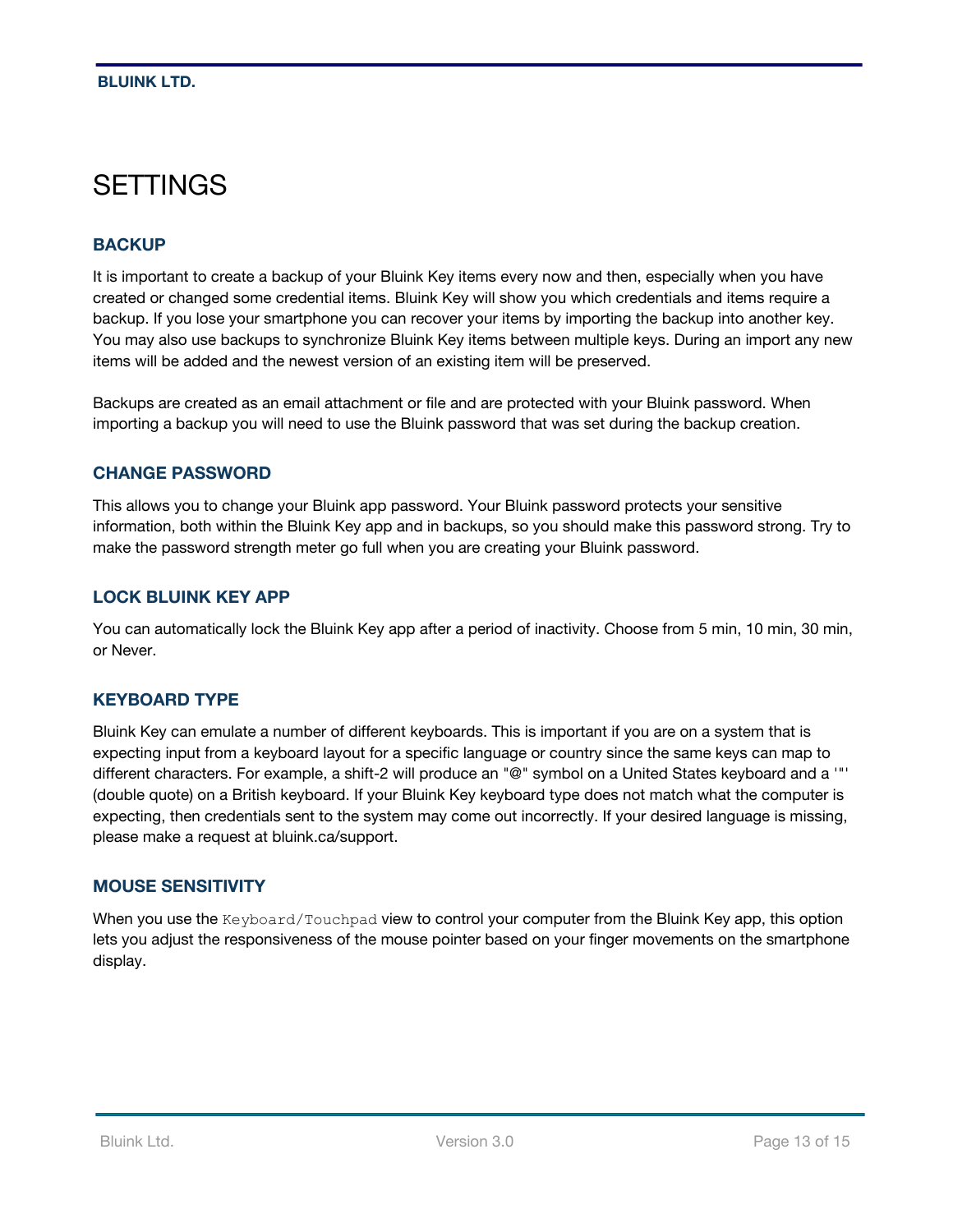### <span id="page-13-3"></span>**ENTERPRISE**

#### <span id="page-13-4"></span>**REGISTER**

To register with the Bluink Enterprise server, you must receive a registration email. After connecting to your Bluink Key, open the attachment with the Bluink Key app. You will be prompted for your corporate directory password. This is your system password, not your Bluink password.

#### <span id="page-13-1"></span>**ENTERPRISE CREDENTIALS**

Once you are registered, you will receive any corporate credentials that have been assigned to you. These credentials cannot be deleted. As well, the credentials and credential items can have restrictions on use. These are called policies.

#### **ENTERPRISE POLICIES**

There are a number of different types of policies in Bluink Enterprise. Some policies are applied purely to the credential item while others depend on both the user or group and credential combination.

For example, a password formation rule such as "contains uppercase" is applied just to the credential item while a geofence restriction will be dependent on the user and the credential since it might include your home as a valid location.

#### <span id="page-13-2"></span>**Geofences**

A geofence consists of a location (latitude and longitude) and a radius (in meters). An administrator defines a geofence by typing in an address and then specifying a radius.

To protect employee privacy, a geofence can be either public or private. A public geofence is available to be applied to any user. For example, "Corporate Headquarters" is likely a public geofence. A private geofence is a location that can only be applied to a particular user and is not available to others. For example, this could be your home location.

Multiple geofences can be applied to a credential. When geofence restrictions are applied, you can use the credentials whenever you are within any geofence in the list for that credential. The location is determined using the location services of your smartphone. Location services must be enabled when geofences are applied; otherwise access to the associated credentials will always be denied.

#### <span id="page-13-0"></span>**Bind Credentials to Bluink Keys**

In addition to geofences, credential use can be restricted by binding the credential to your registered Bluink Key. When set, you can only use the credential when connected to your registered Bluink Key. Otherwise, the credential can be used with any key you can connect to.